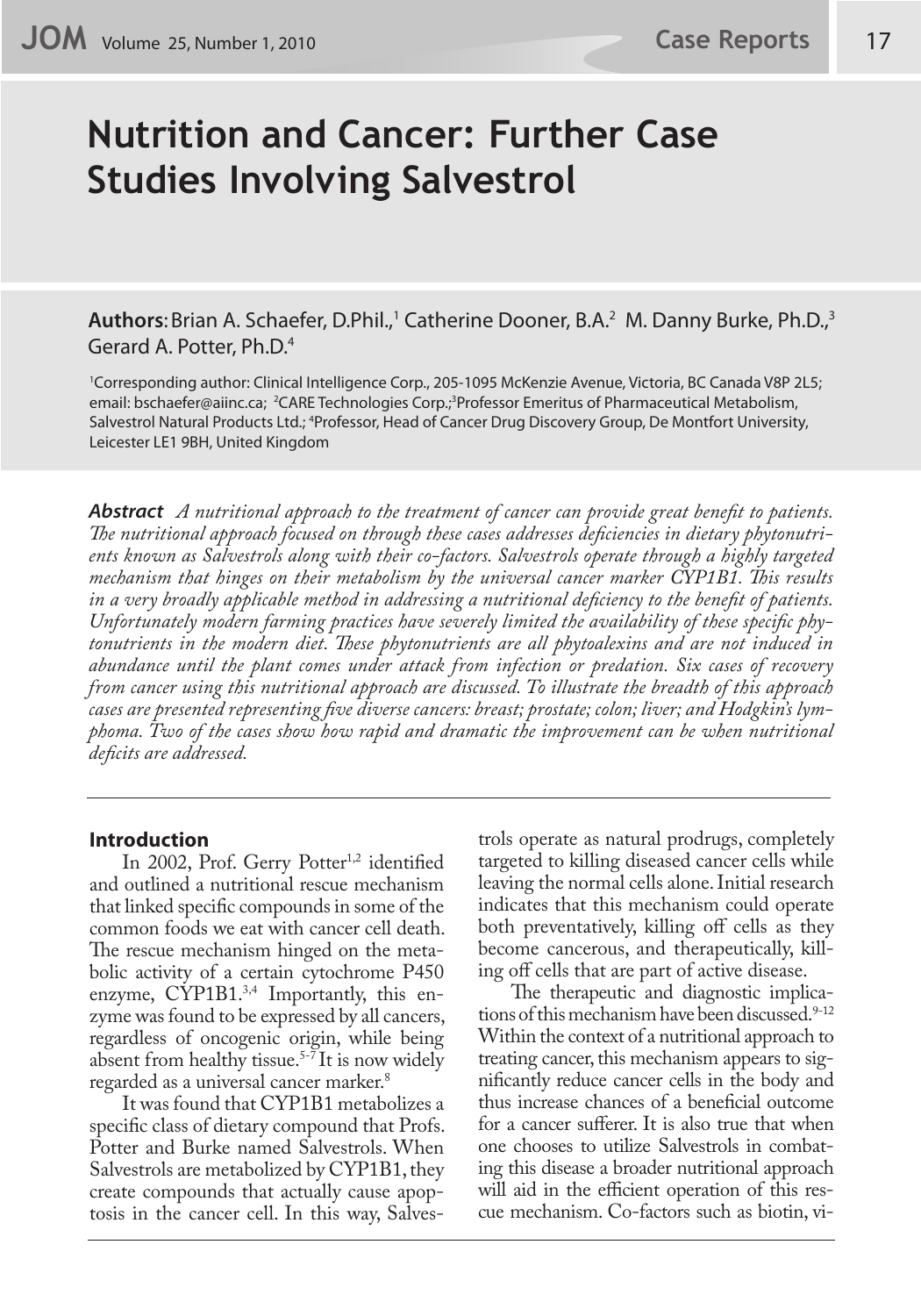tamin  $C$ , vitamin  $B_3$ , magnesium and iron are all known to be important. Other nutritional components, such as fatty acids, probiotics and selenium, also play important roles.

A variety of cases are presented in this article. Written and valid consent has been obtained from each patient whose case is described. Some represent situations where the patient has refused conventional treatment. Other cases highlight how patients will find themselves undergoing conventional procedures to complement nutritional approaches. The cases represent a cross-section of cancers: breast, prostate, colon, liver and Hodgkin's lymphoma. Hopefully these cases will help encourage patients and their physicians to incorporate nutritional medicine into their approach for a cure, regardless of their choice of intervention.

Throughout these cases the dosage of Salvestrols is given in number of Salvestrol points. Salvestrol points have been devised to help convey the selectivity of Salvestrols. Selectivity, rather than milligrams, is the important element in dealing with active disease. Salvestrols represent a class of compounds that differ in their selectivity, hence, representing capsule ingredients in milligrams of active Salvestrols conveys very little useful information.

## **Case #1. Stage 3 breast cancer**

A 50-year-old female presented to her physician with pain in her upper chest area and tiredness. She was subsequently diagnosed with stage 3 breast cancer following ultrasound imaging. The diagnosis was confirmed through biopsy. Imaging revealed a 2.5 cm tumour in the left breast. She had a concurrent diagnosis of hypothyroidism.

Surgical removal of the tumour, along with chemotherapy and radiotherapy, were recommended. Chemotherapy was declined and a surgery date was scheduled for exactly one month after the diagnosis had been confirmed. In the interim, pain was managed with Tylenol<sup>®</sup> 3 (2 tablets at onset of pain).

Concurrent with obtaining the diagnosis, the patient began a course of Salvestrols. This comprised five Salvestrol Professional (350 point) capsules and five Salvestrol Gold (350 point) capsules, spread through the day by taking a roughly equal number of capsules before each of the three main meals. This level of Salvestrol supplementation (3,500 points per day) was carried out for three months.

Further to the Salvestrol supplementation, the patient embarked on an organic, vegan diet (vegetables, greens, fruits, juices, wheatgrass and tea) and an exercise program of walking and yoga. Salvestrol specific cofactors were also taken; biotin, 300mcg; niacin, amount unknown; magnesium by way of a calcium/magnesium tablet, amount unknown; iron, 1 oz., amount unknown; and Vitamin C, 1,000 mg. In addition, her naturopathic physician added selenium (200 mg) to her daily supplementation.

During the one-month wait for surgery, breast self examination revealed that the tumour softened, the texture changed and the tumour progressively decreased in size. Surgery removed a 1.3 cm tumour (about half the diameter of the tumour at time of diagnosis one month earlier). The lymph nodes were free of cancer, as was the blood. A hematology panel showed all results were within normal limits. One month after surgery, the patient received radiotherapy once a day for 30 days, as a preventive measure.

After three months of Salvestrol supplementation, the dosage was reduced to a total of six capsules per day. This comprised three Salvestrol Professional (350 point) capsules and three Salvestrol Gold (350 point) capsules, spread through the day by taking one capsule of each before each main meal. This level of Salvestrol supplementation (2,100 points per day) has been maintained.

Eight months after surgery the patient was cancer free, pain free and experiencing less tiredness. At 13 months after surgery, the patient remains cancer free, pain free and experiencing little tiredness. Her diagnosis of hypothyroidism remains. It seems reasonable to conclude that the degree of tumour shrinkage that she experienced during the one-month wait for surgery is attributable to the Salvestrol supplementation, her focus on nutrition, exercise and Salvestrol co-factor supplementation.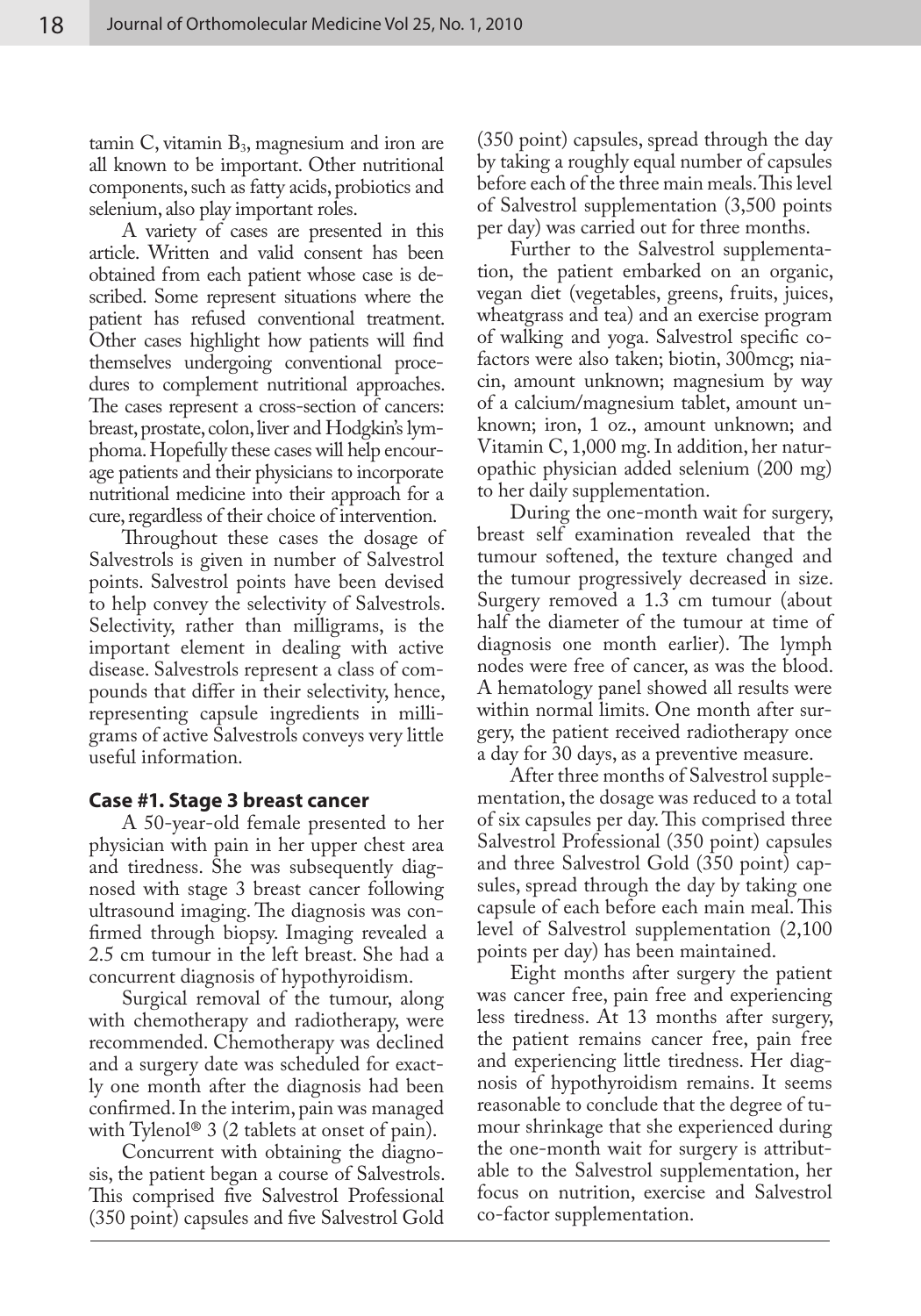### **Case #2. Stage 2 liver cancer**

A 73-year-old Korean male was diagnosed with second-stage liver cancer following a scheduled examination to monitor his alcohol-related liver cirrhosis. The patient had lost a lot of weight and had noticed an unusual odour associated with bowel movements. A CT scan revealed three tumours; one in the centre of the liver in damaged tissue and two in healthy portions of his liver. No chemotherapy or radiotherapy treatment was prescribed due to the patient's age, the number of liver tumours and his concurrent conditions, as he suffered from both cirrhosis of the liver and pulmonary tuberculosis. In an attempt to downstage the tumours, a hepatic artery embolisation was performed.

One month following his diagnosis he began taking 12 (350 point) Salvestrol supplements per day, commensurate with his body weight. This comprised six Salvestrol Professional (350 point) capsules and six Salvestrol Gold (350 point) capsules, spread through the day by taking two of each capsule after each main meal. This level of Salvestrol supplementation (4,200 points per day) was maintained for four months. The level of supplementation was then lowered to 6 (350 point) Salvestrol supplements per day, comprising 3 Salvestrol Professional capsules and 3 Salvestrol Gold capsules (2,100 points per day). In addition to the Salvestrol supplementation, he began receiving intravenous vitamin C injections starting at 30 g per week. This dose was increased through the following weeks moving in large increments until reaching 100 g per week. This level was maintained for six months before it was reduced to an ongoing weekly injection of 40 g. Niacin was also added to his regimen about four months after his diagnosis. He initially took 250 mg per day for one month and then increased this amount to 500 mg per day for about five months. There were no significant dietary changes; however, he did commence a program of breathing exercises, chi exercises, meditation, stretching and stress avoidance.

Due to the variety of conditions that he suffered from, he received ongoing medical examinations. Eleven months after com-

mencing Salvestrol supplementation he was declared 'all clear'. Although the patient still suffers from pulmonary tuberculosis and liver cirrhosis, he feels very comfortable. Given that hepatic artery embolisation is not a curative procedure, this case leaves Salvestrol supplementation, high dose Vitamin C, niacin, exercise and mental outlook as the possible candidates to explain his recovery. He provides the following message: "Confidence and belief of being cured is important. People say everything comes from mind. Therefore, I think positive and stable mind is very important. I think we all need confidence that we can overcome any diseases. Anyone can do it!"

# **Case #3. Colon cancer**

A 64-year-old female went to her doctor after feeling ill, looking ill and losing weight over a period of three years. She was encouraged to see her doctor by a registered nurse who suspected colon cancer.

At the time of her consultation, her abdomen was continually distended leaving her with a bloated feeling. She was experiencing chronic, sharp pain in her abdomen that was heightened after eating. This pain was sufficiently severe that she was unable to touch her abdomen or lay face down. She had lost 9% of her weight and had a poor appetite, leaving her underweight for her height. She was fatigued to the point of falling asleep by mid-day. She also experienced occasional nausea, vomiting and blood in her stool. Her skin colour had taken on a gray/green tone. Her doctor also suspected colon cancer and asked that she return for testing to confirm his diagnosis.

She chose not to pursue conventional treatment and did not pursue testing to confirm the diagnosis. She immediately started taking Salvestrols. This comprised nine Salvestrol Gold (350 point) capsules, spread through the day by taking three capsules with each meal. This level of Salvestrol supplementation (3,150 points per day) was maintained for three months. In addition to the Salvestrol supplementation she took a daily multivitamin, one 'colon green' capsule per day, one S-adenosyl L-methionine capsule per day and used externally applied castor oil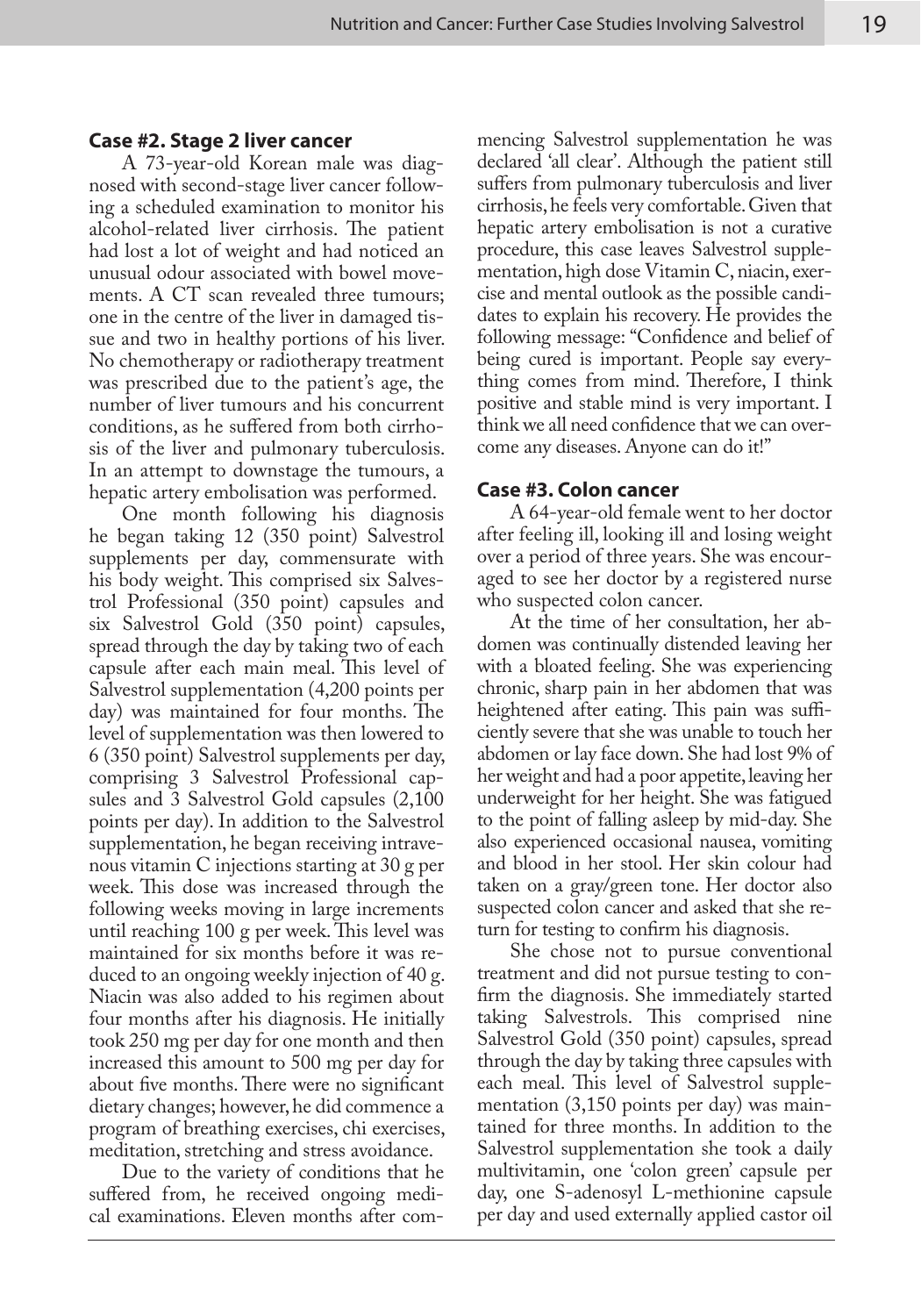packs on the abdomen four days each week.

She reported feeling better after the initial three weeks of Salvestrol supplementation. Within five weeks of supplementation she looked noticeably better to friends and relatives. By seven weeks the abdominal pain had subsided, as had the distension. Three months after commencing Salvestrol supplementation, she was feeling so much better that she returned to her doctor to ask for testing to monitor progression of the disease. She was told there had been a misdiagnosis and that no tests would be ordered.

After a period of seven months of Salvestrol supplementation her weight had returned to normal and her skin color had returned to normal. In order to assess the progression of the disease she arranged for a privately funded ultrasound investigation. No cancer was found. From this point she has continued to take two Salvestrol Gold (350 point) capsules each morning (700 points per day). She has great confidence in Salvestrols and attributes her recovery to them.

#### **Case #4. Prostate cancer**

A 72-year-old male was given his second diagnosis of prostate cancer as part of the routine monitoring of his prior condition. This gentleman has a long-held belief that pharmaceutical approaches to disease treatment should only be considered as a last resort and preferred to look towards nutrition and nutritional supplements to restore his health. He had been diagnosed with prostate cancer three years earlier, and had successfully treated this occurrence with a combination of exercise, good nutrition, lycopene and a pollenbased supplement known as Protaphil®. He was subsequently pronounced "all clear" by his physician. After three years of remission his regular prostate specific antigen (PSA) test scores started to climb. To confirm a diagnosis of prostate cancer, a uPM3™13 urinebased genetic test for prostate cancer, from Bostwich Laboratories, was ordered to test for presence of the PCA3 gene that is profusely expressed in prostate cancer tissue. The results were positive for prostate cancer.

For this second diagnosis this gentle-

man combined Salvestrol supplementation with a variety of other nutritional supplements: vitamin C; Co-Q10; folic acid; garlic; lycopene; zinc; cranberries; 2 multivitamins without iron; and vitamin E. Unfortunately we are unable to verify the dosage of any of these supplements other than the Salvestrol. With breakfast on Monday, Wednesday and Friday this gentleman took one Salvestrol Gold (1000 point) capsule.

After a period of three months, a further PSA test was conducted and the result was within normal limits. He was again pronounced 'all clear'. Upon receiving this news he started to take one Salvestrol Gold (350 point) capsule per day with his breakfast. He continues to be active, physically and mentally. He has had four further PSA tests at three-month intervals and they have all shown results within normal limits. He is now monitored annually. This gentleman has successfully defeated cancer twice without recourse to chemotherapy, hormone therapy, radiation therapy or surgery.

#### **Case #5. Prostate cancer**

A 79-year-old male received two elevated PSA test results with one week between tests. A digital rectal examination indicated the presence of a tumour on the left side of the prostate. Prostate cancer was diagnosed and a biopsy scheduled for confirmation. A Gleason Score of 6 (3+3) was assigned to the biopsy results. A full body scan was also carried out and results indicated that no metastases could be found.

Upon receipt of the confirmed diagnosis this gentleman began taking Salvestrols on a daily basis. This comprised five Salvestrol Platinum (1,000 point) capsules per day, with two taken in mid-afternoon and three taken near midnight (5,000 points per day). These were taken in concert with his previous, thorough and long-term daily supplementation of vitamins and minerals that included known Salvestrol co-factors such as biotin (625 mcg), niacin and niacinamide (1,145 mg), magnesium (606 mg), ascorbic acid (3,900 mg), and iron fumerate (20 mg). Vitamin D (800 I.U.), vitamin E (1,200 I.U.) and selenium (165 mcg) also formed part of the daily supple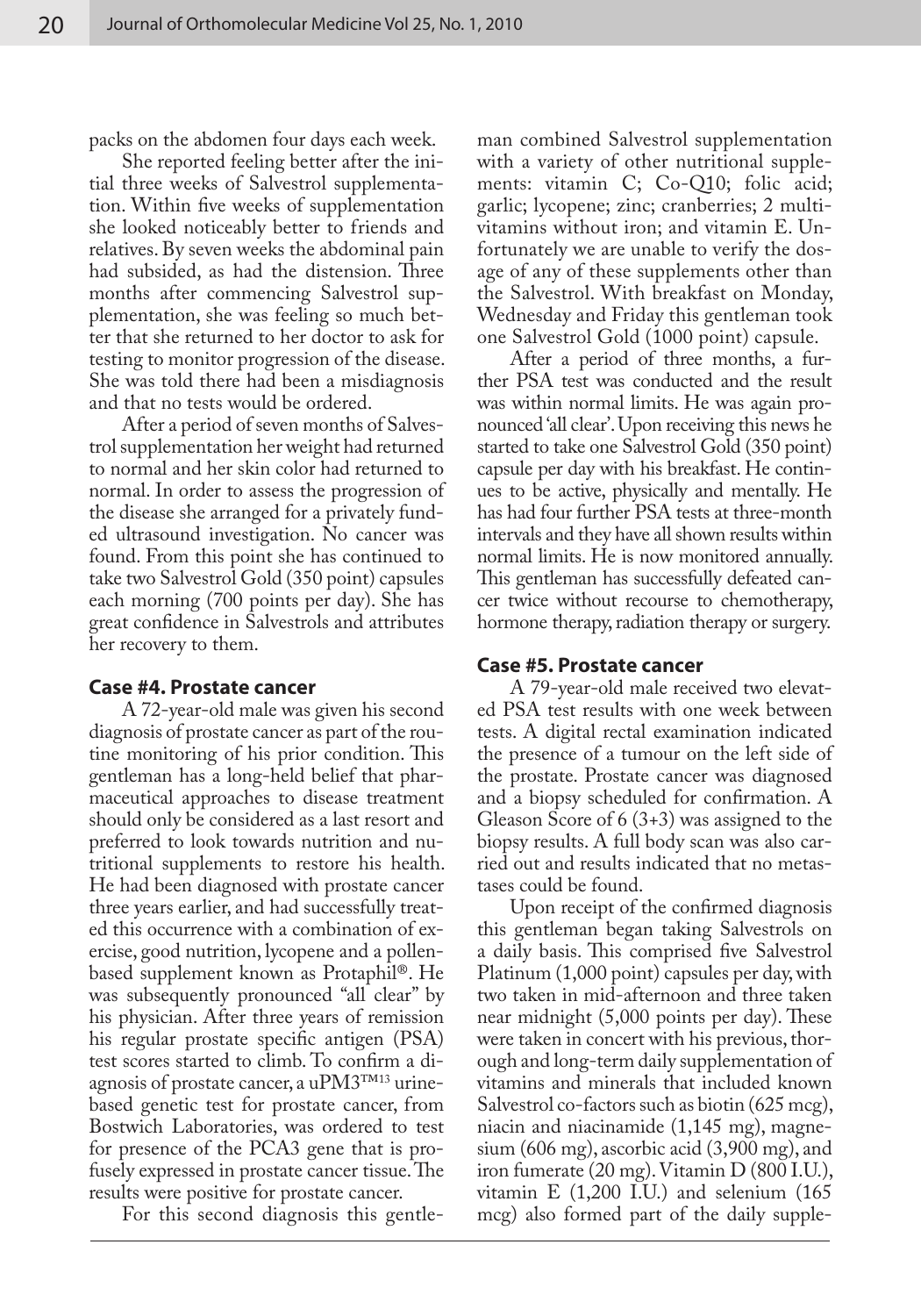mentation. No dietary changes were made and no change in exercise level was made. In two months of supplementation the PSA test result indicated a level lower than that reported prior to his diagnosis. Prescription medications for diabetes, and ongoing heart and kidney conditions were maintained.

A period of three months elapsed between receipt of his biopsy results and a consultation with his urologist. The urologist referred the gentleman to the British Columbia Cancer Agency. Two months later, he was interviewed by an oncologist at the Agency, and chose the option of hormone therapy rather than radiation treatment. During the interview, the gentleman received an initial 10.8 mg injection of Zoladex® (Goserelin) to help control the tumour growth along with a prescription for repeat injections every 12 weeks. Casodex® (bicalutamide), an antiandrogen, was also prescribed, 50 mg daily for twenty-one days.

A significant spike in PSA test results was found during the month following this injection. In the second month following this injection the PSA test results began to decline. (**Table 1,** p. 22) During the following month the PSA test results indicated levels that led his oncologist, after carrying out a digital rectal examination, to suggest no further treatment as the cancer was said to be in remission. The gentleman would be followed every three months for one year then every four months for a further year.

Upon receipt of this news the Salvestrol supplementation was reduced to two Salvestrol Platinum (1,000 point) capsules per day, with both taken in mid-afternoon (2,000 points per day). Zoladex®, 10.8 mg, is an LHRH agonist intended for long term use, administered every 12 weeks.14 This case suggests that for those individuals that utilise LHRH agonists, concurrent use of Salvestrols or other nutritional therapy may bring about a quicker response and diminish the need for further hormonal injections.

# **Case #6. Stage 3 B Hodgkin's lymphoma**

A 66-year-old man was admitted to hospital for quadruple by-pass surgery. After surgery the surgeon mentioned that he

noticed abnormalities in the lymph nodes that he encountered during the procedure and referred him to a cancer specialist for follow up. Examination revealed a variety of tumours in lymph nodes in his neck, chest, abdomen and groin. Some of these tumours were approaching 3 cm in diameter. The patient had suffered significant weight loss, loss of appetite and experienced pain in the area of his neck, stomach and groin. The pain was significant with the patient taking between 16 and 20 Tylenol® 3 tablets per day for pain control. An endoscopic examination was used to obtain material for biopsy. A diagnosis of stage 3 Hodgkin's Lymphoma was made. The patient was advised that his physicians felt that he had one to two years left before the disease would end his life.

One month later a course of chemotherapy was administered and maintained for six months (In British Columbia, Doxorubicin, Bleomycin, Vinblastine, and Dacarbazine is the standard chemotherapy).15 No radiation therapy was given. This individual found the chemotherapy very difficult to tolerate. After six months the chemotherapy was completed. A positron emission tomography scan revealed a lesion on his pancreas that proved to be benign. The imaging also revealed that of the original tumours those in his neck, abdomen and groin still remained with those in his neck and abdomen showing signs of continued growth during the course of chemotherapy. No further treatment was provided.

One month following the end of his chemotherapy this gentleman began taking a course of Salvestrol Platinum. This comprised four Salvestrol Platinum (1,000 point) capsules, with two capsules taken in the morning and two capsules taken in the evening (4,000 points per day). This level of Salvestrol supplementation was carried out for thirty eight days (two bottles of 75 capsules each were used). There was no other concurrent treatment, no dietary changes were made and no additional supplements were used. His appetite returned to normal quite quickly after starting to take Salvestrols and he began to regain the weight that he had lost.

Concurrent with completion of his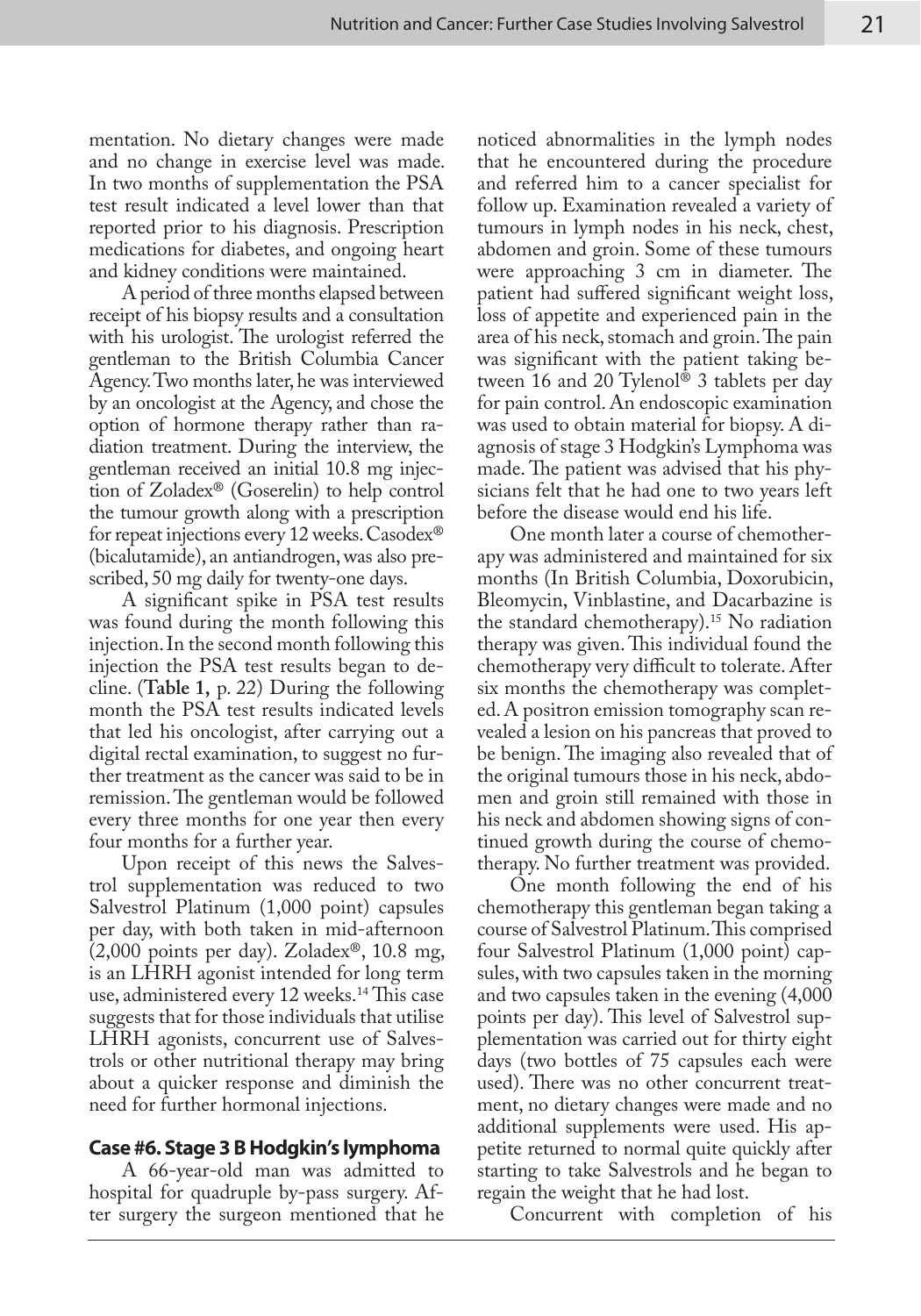course of Salvestrols a follow up visit with his oncologist revealed that the tumours that had remained after his chemotherapy were gone. The oncologist told him that he was in remission. This gentleman has been followed up at intervals of three months, three times and each visit has confirmed that he is cancer free. He has not continued taking Salvestrols due to financial constraints brought on by the long-term nature of his medical condition. He attributes his remission to his use of Salvestrols and intends to continue taking Salvestrols as soon as his financial situation improves. In the interim friends have stepped in to provide him with a continual supply of Salvestrols.

# **Conclusion**

These cases provide further indication that nutrition, and in particular nutrition that

**Table 1. PSA test results**

capitalizes on the unique metabolic properties of CYP1B1, can bring about a very favourable outcome for cancer sufferers. Some of these cases outline the experience of individuals that did not utilise chemotherapy or radiation as part of their treatment plan. These cases help to highlight the beneficial role that nutrition can play.

These cases are brought to light here in the hope that they will provide cancer sufferers and their physicians with the confidence to explore nutritional approaches before, or concurrent with, conventional procedures to achieve a beneficial outcome.

# **Conflict of Interest**

Dr. Brian Schaefer is a Director of Acquired Intelligence Inc, the Canadian and US distributor of Salvestrols. Professor Dan Burke is a shareholder of Salvestrol Natural

| <b>Date</b>     | <b>PSA Result</b> | Other                                              |
|-----------------|-------------------|----------------------------------------------------|
|                 |                   |                                                    |
| $19$ -Dec-06    | 6.00              |                                                    |
| $21-Dec-07$     | 8.30              |                                                    |
| 15-Jan-08       |                   | GP digital exam                                    |
| 15-Feb-08       |                   | Urologist digital exam                             |
| 21-Apr-08       |                   | Prostate biopsy                                    |
| 01-May-08       |                   | Start Salvestrol Platinum 1000 5/day               |
| 09-May-08       | 7.20              |                                                    |
| 13-May-08       |                   | Full body bone scan – negative for metastases      |
| 02-Jul-08       | 5.50              |                                                    |
| $22$ -Jul-08    |                   | Biopsy consultation with urologist. Referral to BC |
|                 |                   | <b>Cancer Agency</b>                               |
| 02-Sep-08       |                   | Digital exam, 1 zoladex® 10.8 mg injection,        |
|                 |                   | start bicalutamide 50 mg                           |
| 03-Sep-08       | 15.50             |                                                    |
| 18-Sep-08       | 29.00             |                                                    |
| 08-Oct-08       | 6.70              |                                                    |
| $15 - Oct - 08$ | 4.10              |                                                    |
| 12-Nov-08       | 0.58              |                                                    |
| $01-Dec-08$     |                   |                                                    |
|                 |                   | Interview with Oncologist. Digital exam.           |
|                 |                   | No further treatment, Remission.                   |
| $10 - Dec-08$   | 0.28              |                                                    |
| $07$ -Jan- $09$ | 0.23              |                                                    |
|                 |                   |                                                    |